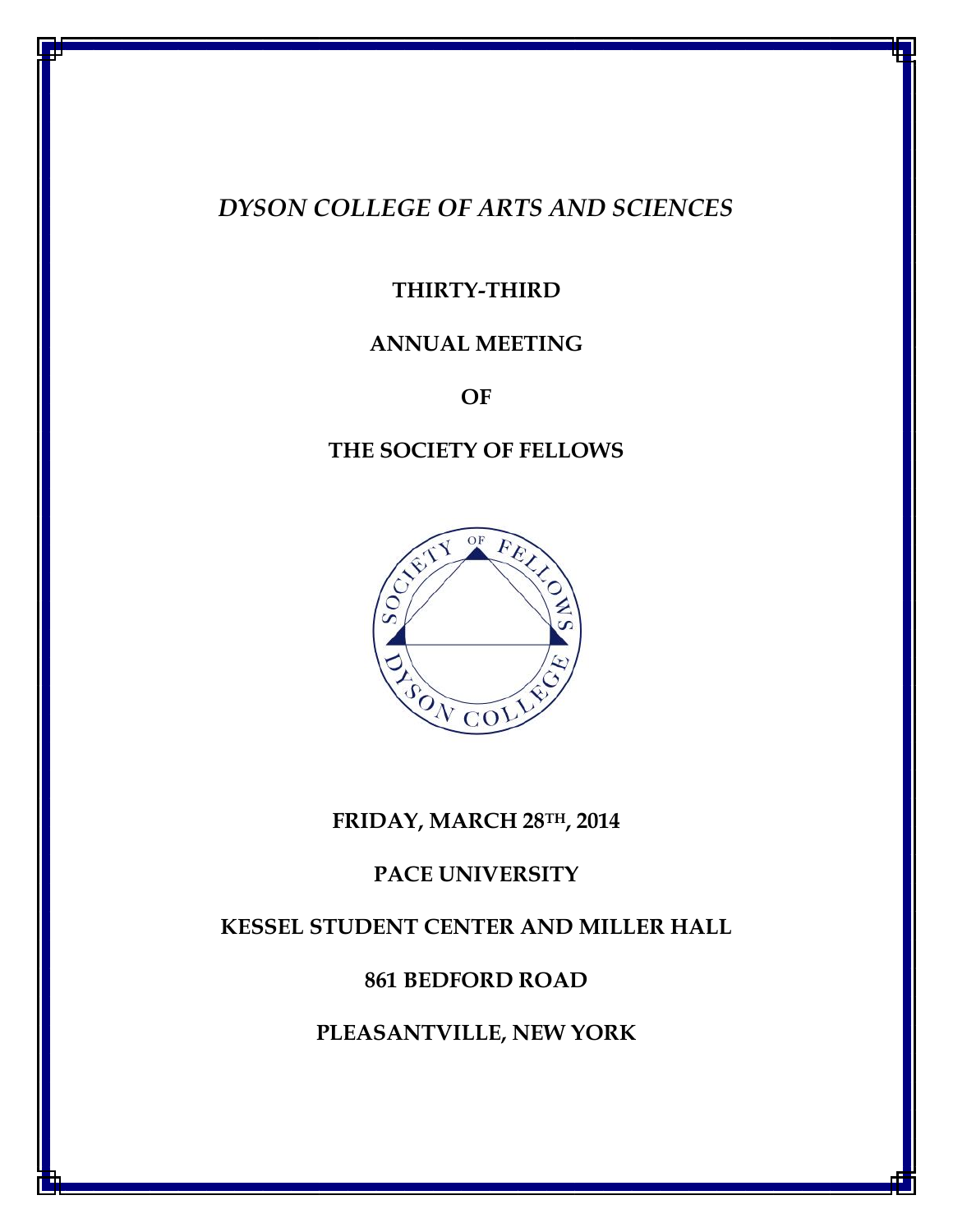## **THE SOCIETY OF FELLOWS DYSON COLLEGE OF ARTS AND SCIENCES PACE UNIVERSITY**

#### **THIRTY-THIRD ANNUAL MEETING**

#### 9:30 a.m. **Check-in and Breakfast**-Gottesman Room, Kessel Student Center

10:00 a.m. **Welcome**-Gottesman Room Dr. Maria T. Iacullo-Bird Assistant Dean, Dyson College of Arts and Sciences

> Dr. Uday P. Sukhatme Provost, Pace University

#### 10:15-11:50 a.m. **Plenary Session-**Gottesman Room

*Gender and Genre Calamities* Jamie Popovics Faculty Mentor: Dr. Ruth Johnston Introduction: Dr. Nancy Reagin

*Those We Have Forgotten: Unhealed Trauma and Prisoners-of-War in Vietnam* Anthony Del Signore Faculty Mentor: Dr. Emily Welty Introduction: Dr. Christopher Malone

*The Political Economy of Urbanization in China* Jessie Meredith Faculty Mentor: Dr. Matthew Bolton Introduction: Dr. Christopher Malone

*Forgotten Constellations* Melissa Bouganim Faculty Mentor: Dr. Helane Levine-Keating Introduction: Dr. Deborah Poe

12:00-1:15 p.m. **Luncheon and Poster Session-**Butcher Suite & Commuter Lounge Presiding, Dr. Nira Herrmann Dean, Dyson College of Arts and Sciences

Page **2** of **12**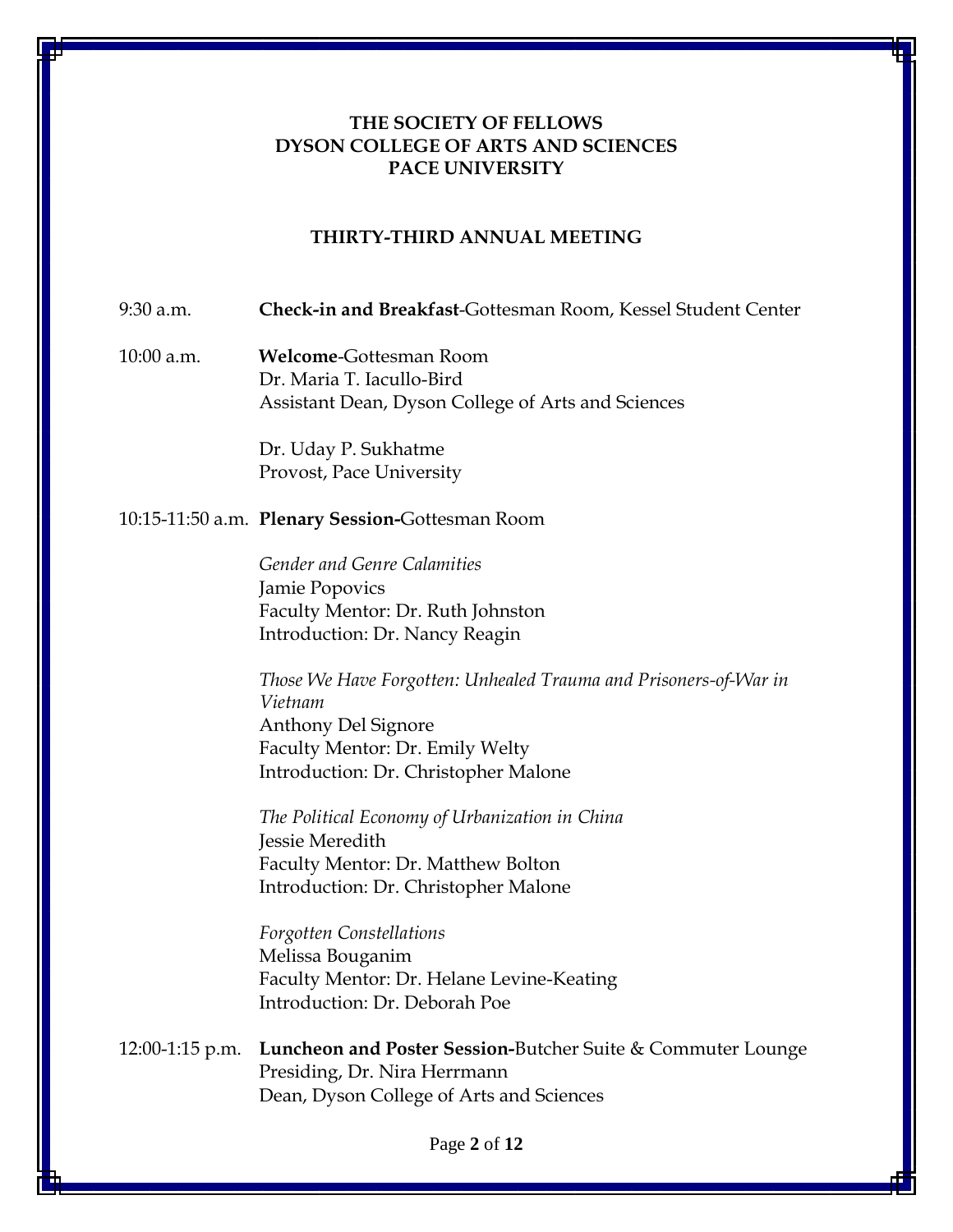**The Biological Activity of Radicals and Inhibitors in Fats, Parasites and Enzymes**-Miller, M23 Moderator: Dr. Rita K. Upmacis

**Global Perspectives on Poverty, Education and Disaster Recovery**-Miller, M24 Moderators: Dr. Farrokh Hormozi and Dr. Christopher Malone

**Historical and Contemporary Global Asia**-Miller, M25 Moderators: Dr. Joseph Tse-Hei Lee and Dr. Barbara Blumberg

**Perspectives on Gender and Sexuality**-Miller, M26 Moderator: Prof. Heather C. Bryant

**Magic, Missives, and Misgivings in Jane Austen's Novels and Contemporary Fiction**-Miller, M27 Moderator: Dr. Bette Kirschstein

**The Economics of Money, War, Power, and Education**-Miller, M28 Moderators: Dr. Anne Bynoe, Dr. Greg Colman, Prof. Sam Baruch

**Theatre for Social Change: Immigration-**Gottesman Room Moderator: Prof. Ashley Marinaccio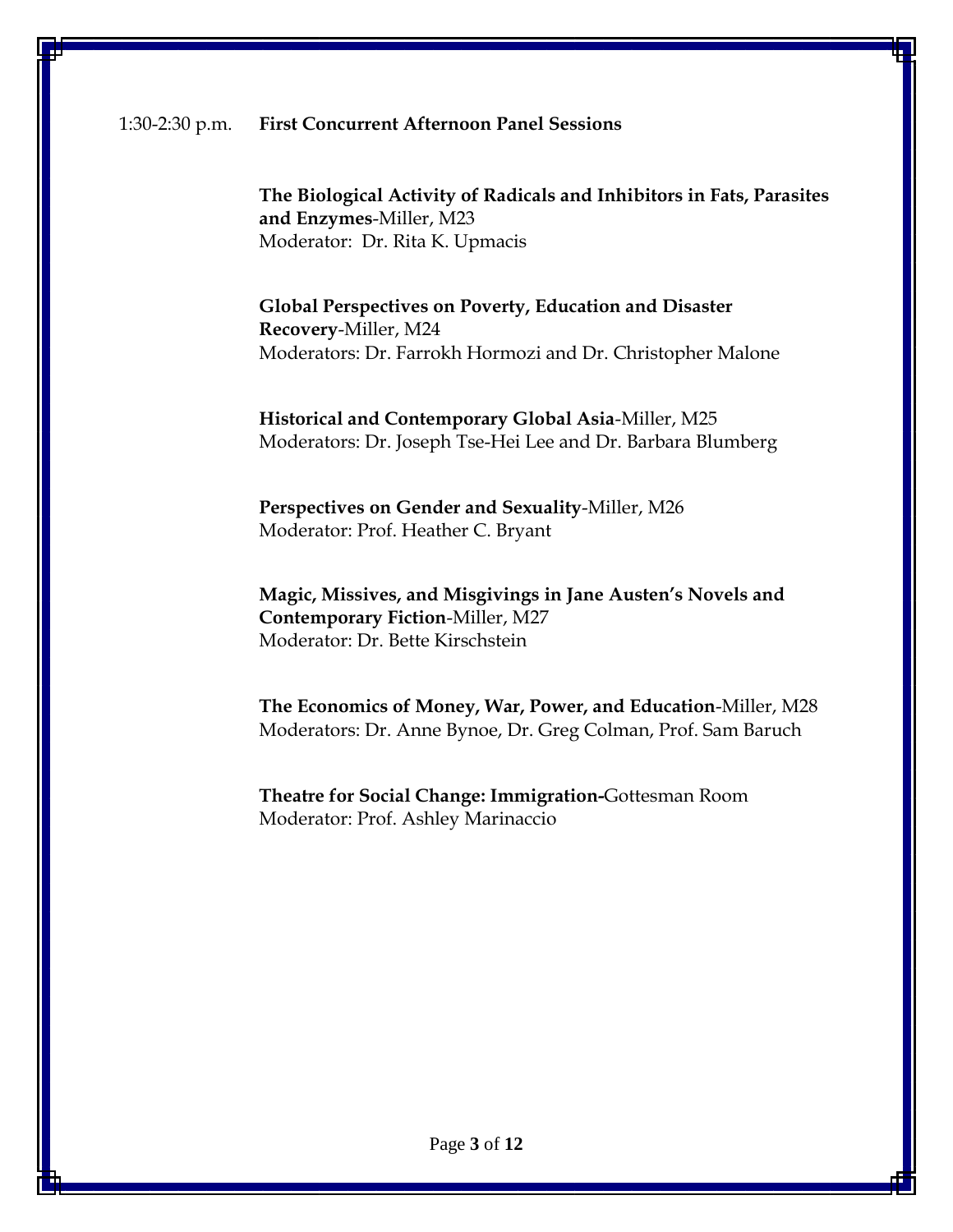#### 2:45-3:45 p.m. **Second Concurrent Afternoon Panel Sessions**

**Uses and Abuses of Social Media**-Miller, M23 Moderator: Dr. Joseph Ryan

**Variations in Global Capitalism: Immigrant Exploitation, Consumerism and Sustainable Development**-Miller, M24 Moderator: Dr. Christopher Malone

**Depictions of Chinese Women and the Cultural Revolution**-Miller, M25 Moderators: Dr. Joseph Tse-Hei Lee and Dr. Ronald Frank

**Shakespeare turns 450**-Miller, M26 Moderator: Dr. Jane M. Collins

**Christianity in Fairy Tales and Beyond**-Miller, M27 Moderator: Dr. Bette Kirschstein

**Urban Fieldwork: Other People's Lives, Works, Waste**-Miller M28 Moderator: Dr. Judith Pajo

**Theatre for Social Change: Standardized Testing**-Gottesman Room Moderator: Prof. Ashley Marinaccio

4:00-5:00 p.m. **Reception and Awards Ceremony**-Butcher Suite Presiding, Dr. Maria T. Iacullo-Bird Assistant Dean, Dyson College of Arts and Sciences

**The Society of Fellows Executive Board wishes to thank and acknowledge all Faculty Mentors and Moderators for their support of The Society of Fellows of Dyson College of Arts and Sciences**

*DETAILS REGARDING THE POSTER AND CONCURRENT PANEL SESSIONS APPEAR ON THE FOLLOWING PAGES*

Page **4** of **12**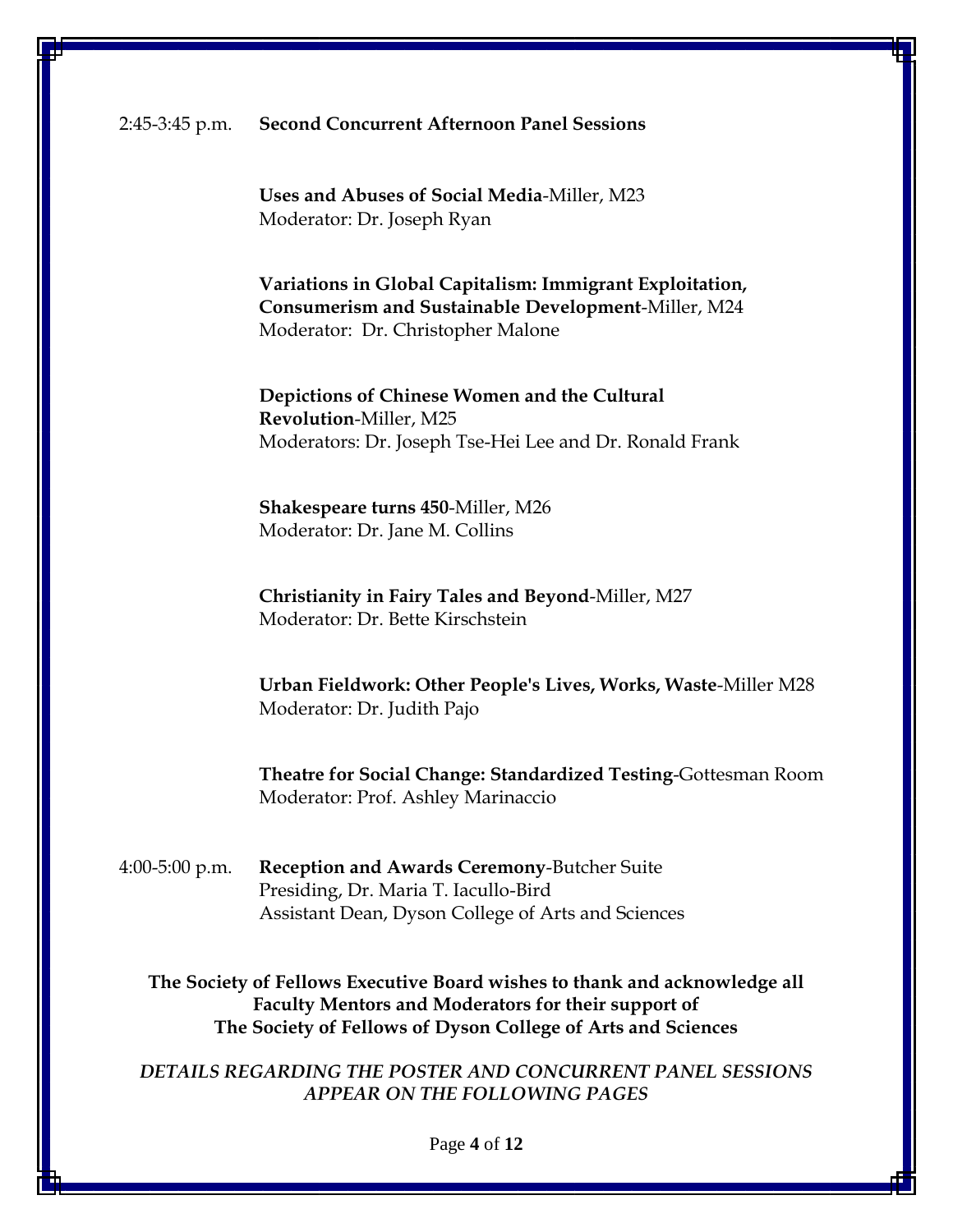## 12:00-1:15 p.m. **Luncheon and Posters**-Butcher Suite & Commuter Lounge

*Encapsulation of enzymes using the sol-gel process* Maximillian Baria; Faculty Mentor: Dr. Elmer-Rico E. Mojica

*Spectroscopic Characterization of Different Bee Propolis* Tyler Brescia; Faculty Mentor: Dr. Elmer-Rico E. Mojica

*Characterization of Spermidine: Spermine N1-Acetyltransferase (SSAT) from the intestinal parasite Cryptosporidium parvum* Emmanuel Bujans; Faculty Mentor: Dr. Nigel Yarlett

*Development of a New Antibacterial Surface Based in Hemp Oil* Candy Chen; Faculty Mentor: Dr. Jaimelee Iolani Rizzo

*Anti-microbial activities of different bee propolis* Nadina Horril; Faculty Mentor: Dr. Elmer-Rico E. Mojica

*Maple Syrup as a Potassium Ion Channel Modulator* Christopher Jue; Faculty Mentor: Dr. Jaimelee Iolani Rizzo

*Giant Lipogels Synthesis and Properties: I. Encapsulated Curcumin as Curing Agent* Khushbu Kanani; Faculty Mentor: Dr. Sergey Kazakov

*Solid phase extraction of amphetamines using different commercially available molecularly imprinted polymer (MIP) sorbents* Robert Marvin; Faculty Mentor: Dr. Elmer-Rico E. Mojica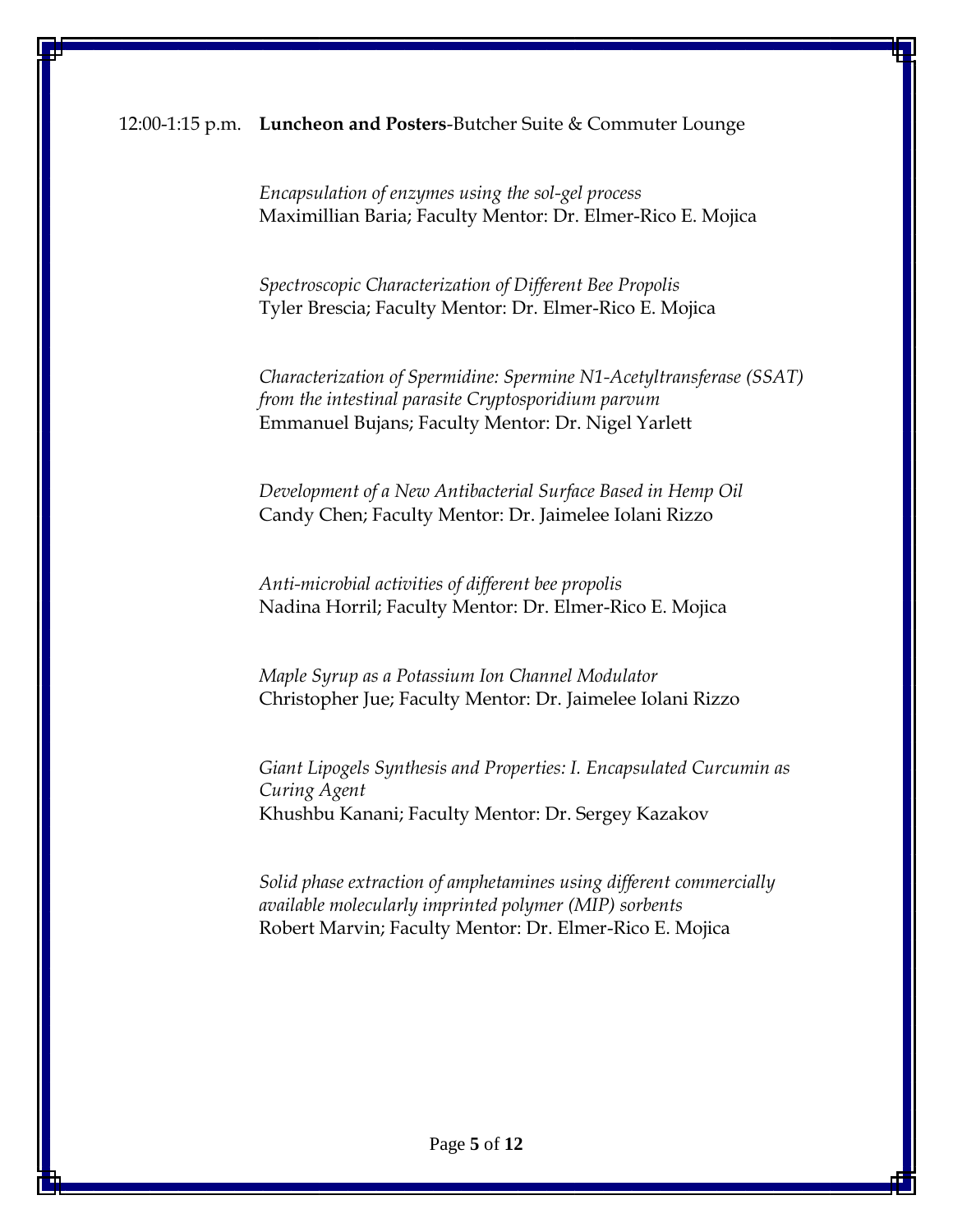#### 12:00-1:15 p.m. **Luncheon and Posters**-Butcher Suite & Commuter Lounge

*Binding of catalase with different nanoparticles monitored by spectroscopy* Eric Nguyen; Faculty Mentor: Dr. Elmer-Rico E. Mojica

*Application of Vibrational Spectroscopy in Probing Sol-gel Transition* Samantha Pace; Faculty Mentor: Dr. Elmer-Rico E. Mojica

*Monitoring Changes in Microorganism's Protein Content and Functional Groups Upon Treatment with a Heavy Metal* Shreya Patel; Faculty Mentor: Dr. Elmer-Rico E. Mojica

*Patent Trolls, Patent Wars, Patent Everything* João Pinto; Faculty Mentor: Dr. Jean Coppola

*Book Banning: Ethical or Unethical?* LeeAnn Reynolds; Faculty Mentor: Dr. Daniel Bender

*The evolution of immune response in riverine fish exposed to varying levels of aquatic pollutants* Karina Shendrik and Keith Thomas; Faculty Mentor: Dr. Erika Crispo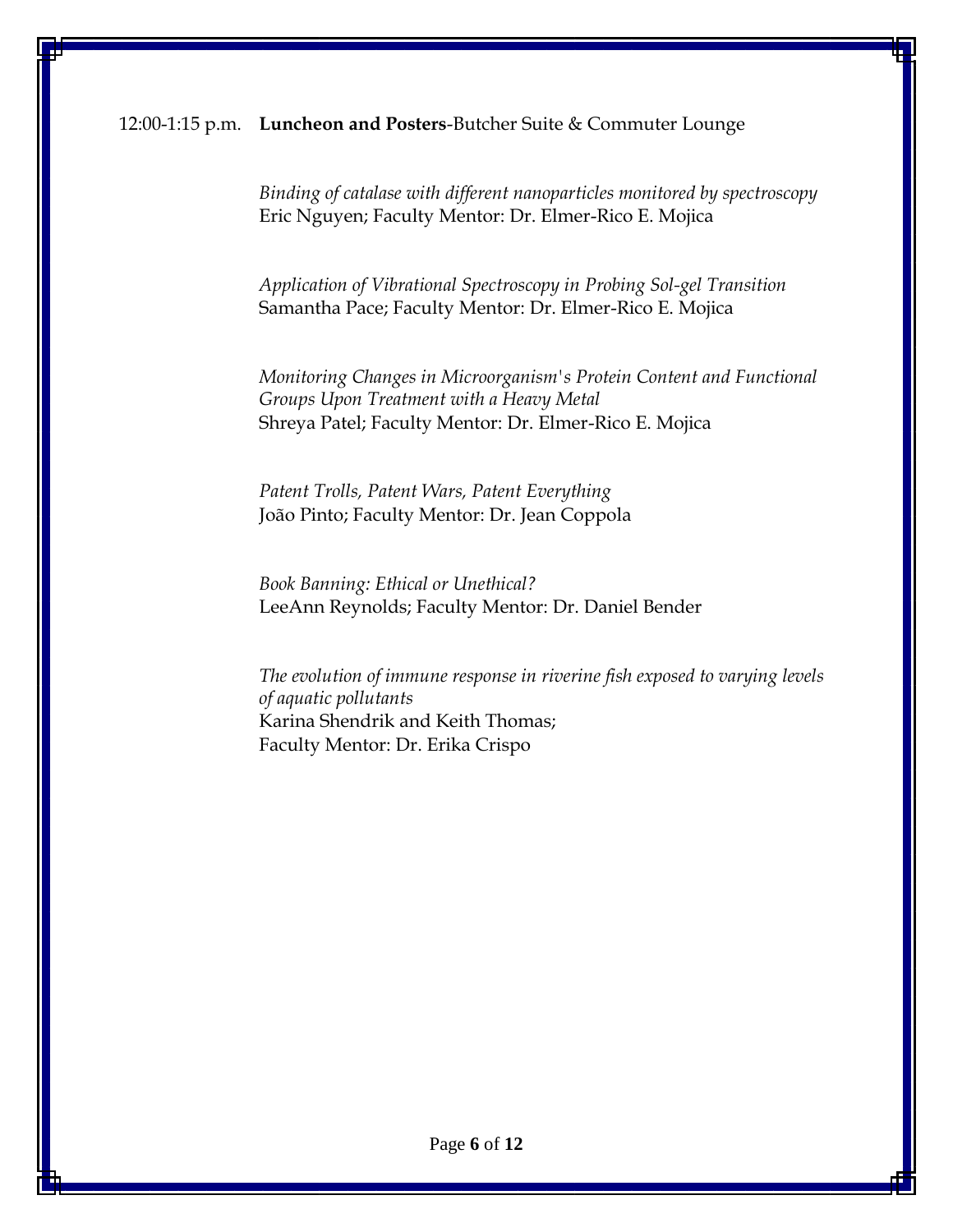## **Session 1 The Biological Activity of Radicals and Inhibitors in Fats, Parasites and Enzymes**-Miller M23 **Moderator: Dr. Rita K. Upmacis**

*Antioxidant Mechanisms of Docosahexaenoic Acid (DHA)* Steven Miller; Faculty Mentor: Dr. Rita K. Upmacis

*Nitric Oxide Production by Trichomonas vaginalis* Kelsey Jordan; Faculty Mentor: Dr. Rita K. Upmacis

*Do protease inhibitors preserve acetylcholinesterase protein samples against lysis by trypsin?* Timothy Cassella; Faculty Mentor: Dr. Charlene F. Hoegler

## **Session 2 Global Perspectives on Poverty, Education and Disaster Recovery**-Miller M24 **Moderators: Dr. Farrokh Hormozi and Dr. Christopher Malone**

*The Status of Rural Education: An Assessment of Students' Attitudes toward Curriculum Effectiveness and Education Opportunity in Rural Mexico* Jason Gonzalez; Faculty Mentor: Dr. Farrokh Hormozi

*Unnatural Disasters: Natural Catastrophes and the Risk of Poverty and Conflict* Daisy Segarra; Faculty Mentor: Dr. Emily Welty

## **Session 3 Historical and Contemporary Global Asia**-Miller M25 **Moderators: Dr. Joseph Tse-Hei Lee and Dr. Barbara Blumberg**

*The United States WAS Justified in Dropping Atomic Bombs on the Japanese Cities of Hiroshima and Nagasaki* Jean McElroy Dory; Faculty Mentor: Dr. Barbara Blumberg

*The People Power Revolution: Nonviolent Activism in the Philippines in 1986* Marianelli Agbulos; Faculty Mentor: Dr. Joseph Tse-Hei Lee

*Contemporary Tibetan Art and the Birth of an International Cultural Renaissance* Sarah Batchelor; Faculty Mentor: Dr. Joseph Tse-Hei Lee

Page **7** of **12**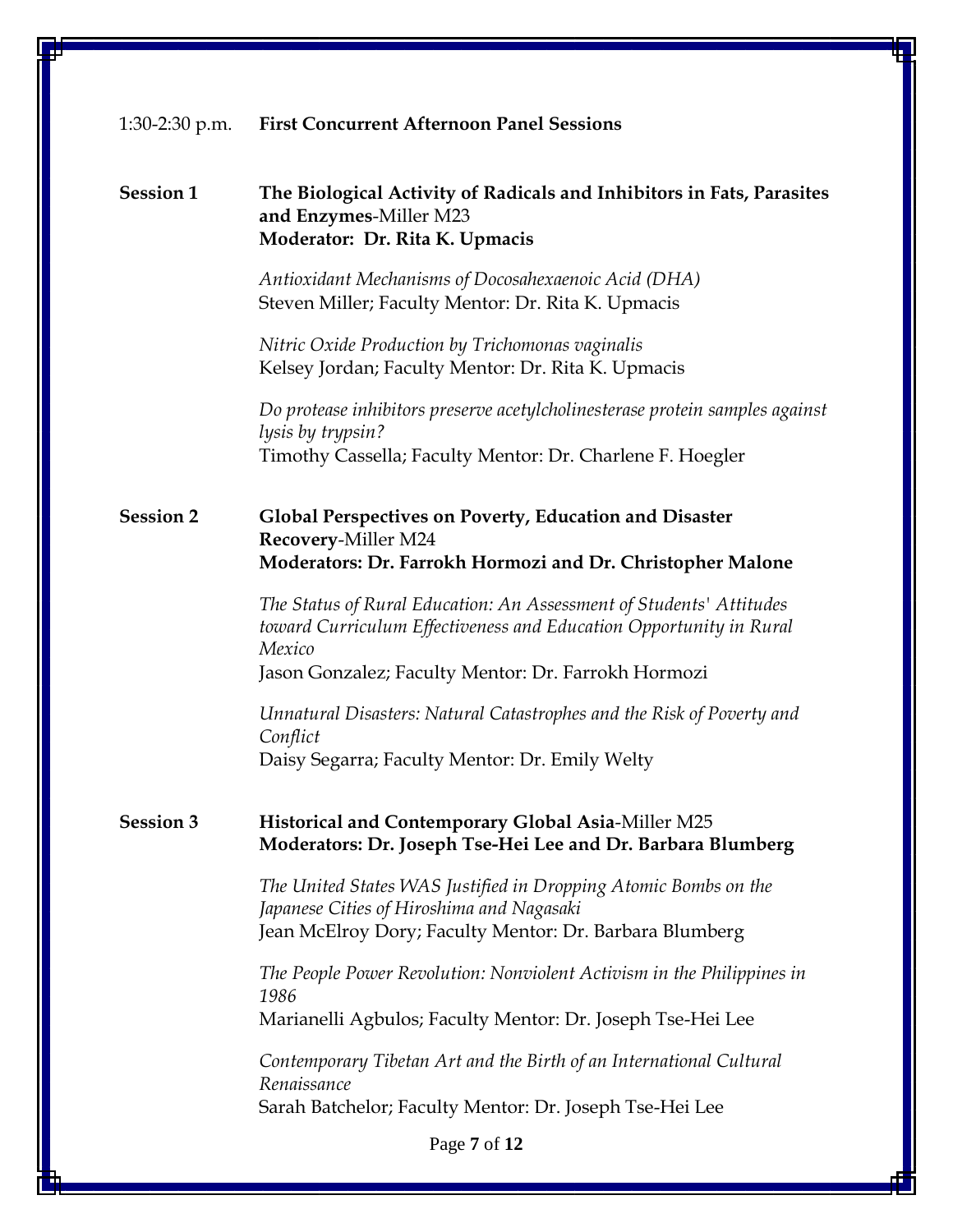## **Session 4 Perspectives on Gender and Sexuality**-Miller M26 **Moderator: Prof. Heather C. Bryant**

*Questioning Gender Norms: and analysis of the term "cisgender" and how it affects our society* Jordan Ho; Faculty Mentor: Dr. Emily Welty

*The Safe Space: A Presentation of Hate Crimes and Trauma in the LGBTQA Population at Pace University* Chris Thomas; Faculty Mentor: Dr. Emily Welty

*Exploring Links among Family Religiosity, Parental Acceptance and Sexual Compulsivity in Highly Sexually Active Gay and Bisexual Men in New York City* Arjee J. Resta; Faculty Mentor: Dr. Marcy Kelly

### **Session 5 Magic, Missives, and Misgivings in Jane Austen's Novels and Contemporary Fiction**-Miller M27 **Moderator: Dr. Bette Kirschstein**

*Written Revelation: Male Characterization through Letters in Jane Austen's Pride and Prejudice and Sense and Sensibility* Veronica Goin; Faculty Mentor: Dr. Bette Kirschstein

*"Nothing but the blackest art": Rhetorical Magic and the Art of Enchantment in Jane Austen* Heather Askildsen; Faculty Mentor: Dr. Bette Kirschstein

*I Love You Now* Heidi Clorofilla; Faculty Mentor: Dr. Jane M. Collins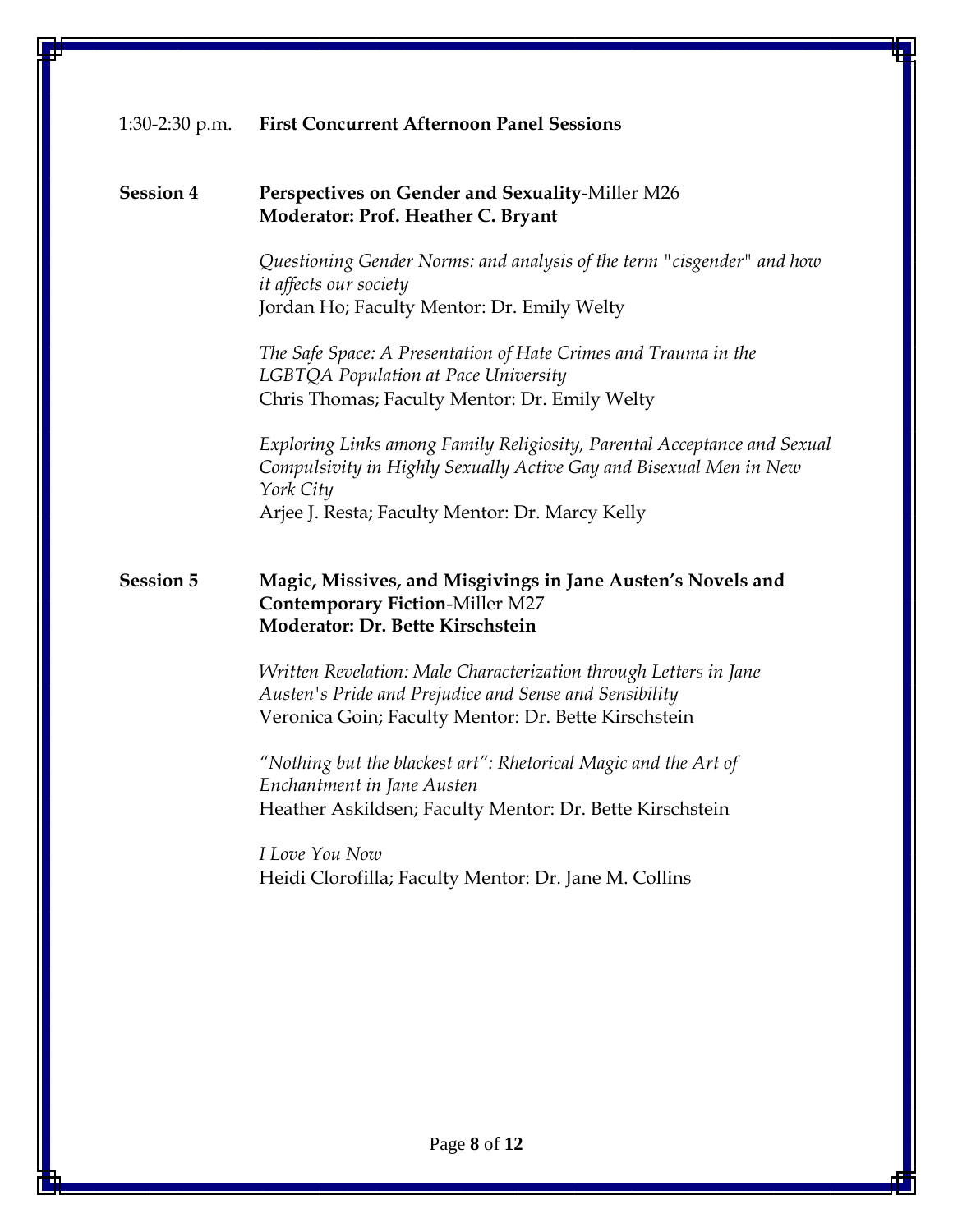## **Session 6 The Economics of Money, War, Power, and Education**-Miller M28 **Moderators: Dr. Anne Bynoe, Dr. Greg Colman, Prof. Sam Baruch**

*How the Strength of Teacher Unions Affect Student Achievement* Melanie Lugo; Faculty Mentor: Dr. Joseph Morreale

*The Impact of Military Expenditure on Economic Prosperity* Michelle Farinas; Faculty Mentor: Dr. Joseph Morreale

*An Empirical Analysis of Educational Attainment on Wages and GDP Across The United States* Christopher Mejia; Faculty Mentor: Dr. Joseph Morreale

*The Price Determinants of Bitcoin: A Novel Approach to Bitcoin Market Trends* Aaron Weintraub; Faculty Mentor: Prof. Mark Weinstock

*The Effects of Beer Taxes, Age, Race, and Educational Attainment on Automobile Fatality Rates* Bharat Ghai; Faculty Mentor: Prof. Mark Weinstock

## **Session 7 Theatre for Social Change: Immigration**-Gottesman Room **Moderator: Prof. Ashley Marinaccio**

*No Entiendo: A Survey of Ensemble Devised Theatre Methodologies for Social Change* Laura Wynne Jamie Saunders Renee Vito Keleigh Principi Irvin Ortega Kayla Alperson Giovanni Lemus Haley Zega Allison Green Faculty Mentor: Prof. Ashley Marinaccio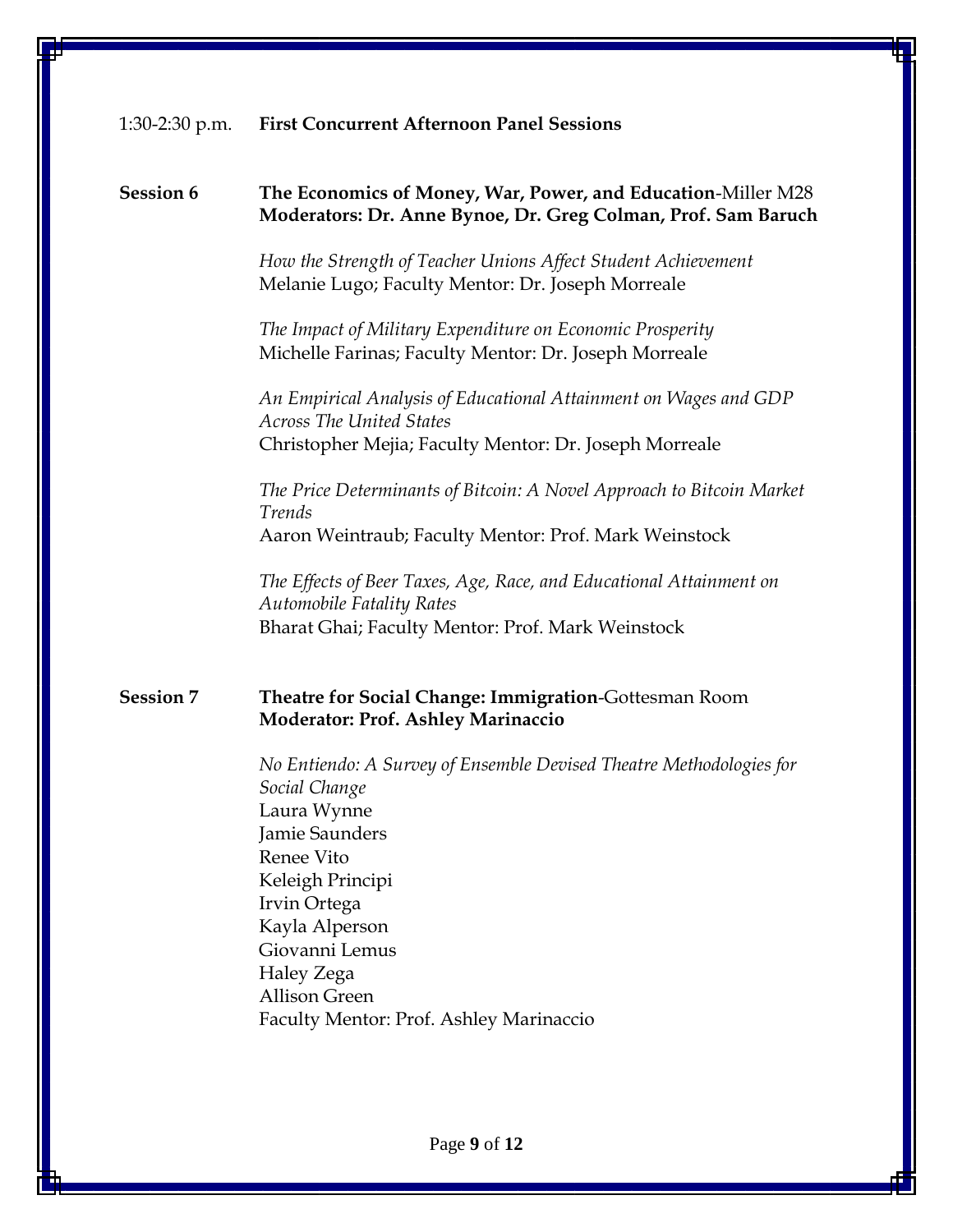# 2:45-3:45 p.m. **Second Concurrent Afternoon Panel Sessions Session 8 Uses and Abuses of Social Media**-Miller M23 **Moderator: Dr. Joseph Ryan** *Social Media: A Privacy Perspective and Survey* Marc Kowtko; Faculty Mentor: Prof. Philip Cohen *"Promoting Pain: The Glorification of Self-Harm and Depression by Teenagers"* Juliana Burns; Faculty Mentor: Dr. Deborah Poe **Session 9 Variations in Global Capitalism: Immigrant Exploitation, Consumerism and Sustainable Development**-Miller M24 **Moderator: Dr. Christopher Malone** *The Relationship Between Immigration, Capitalism & Crime*  Nastascia Phillips; Faculty Mentor: Dr. Christopher Malone *The Globalization of Alcohol: The Murray Hill Experience* Escarlen Baque; Faculty Mentor: Dr. Matthew Bolton *Microfinance: A versatile Post Conflict Recovery Tool* Hasin Ahmed; Faculty Mentor: Dr. Emily Welty **Session 10 Depictions of Chinese Women and the Cultural Revolution**-Miller M25 **Moderators: Dr. Joseph Tse-Hei Lee and Dr. Ronald Frank** *Women on Chinese Screen: Raise the Red Lantern and The Story of Qiu Ju* Jessica Sutton; Faculty Mentor: Dr. Joseph Tse-Hei Lee *Screening Women in Chinese Cinema: The Changing Status of Chinese Women Depicted Through Film* Timothy McCormick; Faculty Mentor: Dr. Joseph Tse-Hei Lee *Politicization During the Cultural Revolution in China* Kristen Greco; Faculty Mentor: Dr. Joseph Tse-Hei Lee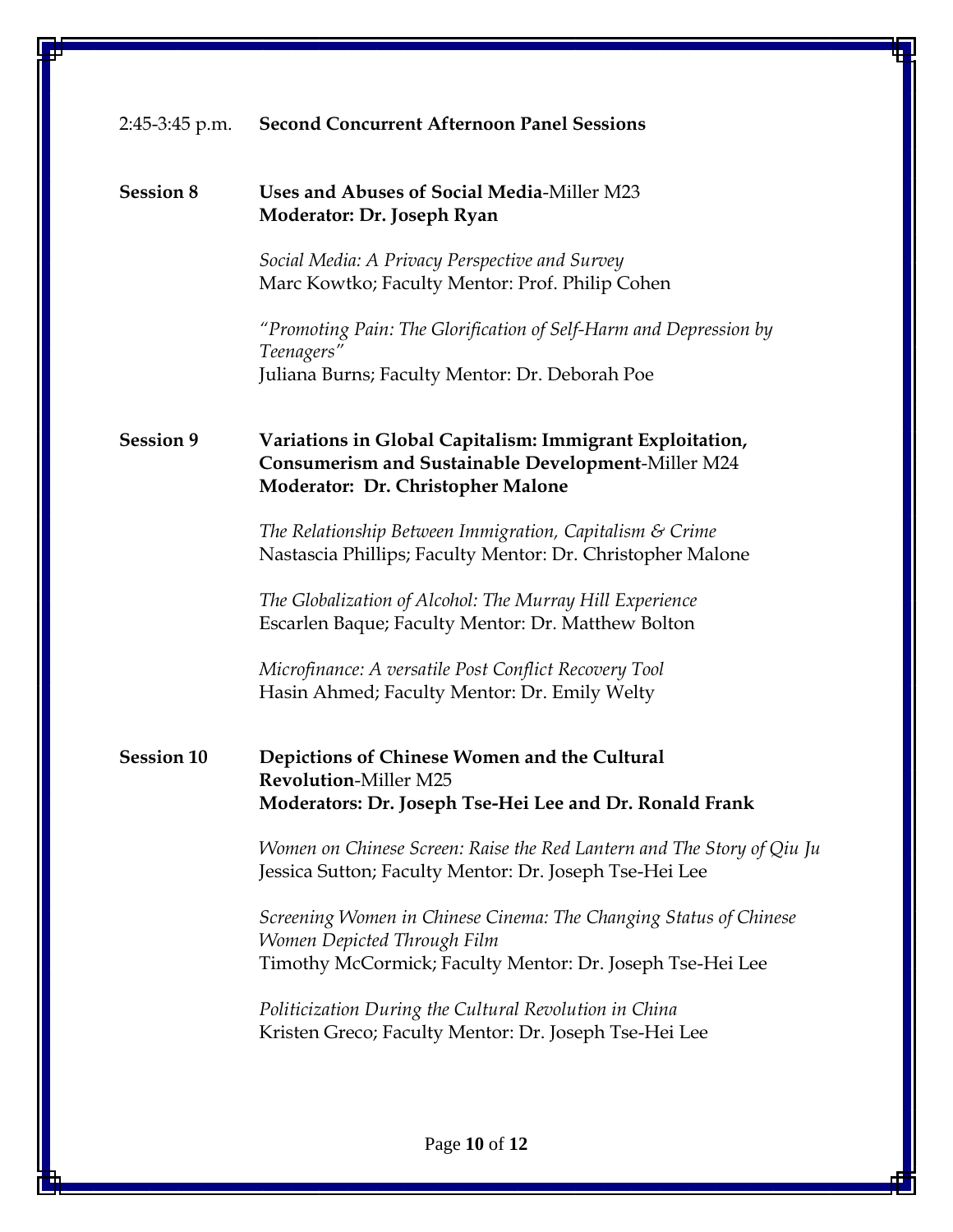#### 2:45-3:45 p.m. **Second Concurrent Afternoon Panel Sessions**

#### **Session 11 Shakespeare turns 450**-Miller M26 **Moderator: Dr. Jane M. Collins**

*"It is the Woman's Part": Reputation and Gender in Cymbeline, Measure for Measure, and The Winter's Tale* Maria Costa; Faculty Mentor: Dr. Sid Ray

*"Put out the light, and then put out the light": Word Repetition in Othello* Rachel Roy; Faculty Mentor: Dr. Sid Ray

## **Session 12 Christianity in Fairy Tales and Beyond-**Miller M27 **Moderator: Dr. Bette Kirschstein**

*Turning Magic into Miracles: Jacob and Wilhelm Grimm's Christian Adaptation of the Fairy Tale* Daniel Rubado; Faculty Mentor: Dr. Bette Kirschstein

*Dancing and Female Sexuality in Fairy Tales by Andrew Lang and Hans Christian Andersen* Alison Meehan; Faculty Mentor: Dr. Bette Kirschstein

*Christianity in Fyodor Dostoevsky's Crime and Punishment and Its Film Adaptations* Yekaterina Tsvetkova; Faculty Mentor: Dr. Andriy Danylenko

## **Session 13 Urban Fieldwork: Other People's Lives, Works, Waste**-Miller M28 **Moderator: Dr. Judith Pajo**

*Other Side of the Street: Housing Projects in Manhattan* Katherine Gonzalez; Faculty Mentor: Dr. Judith Pajo

*Wealth Down the Street: Street Vendors in Chinatown* Diana Mendez; Faculty Mentor: Dr. Judith Pajo

*Voices: An Ethnography of Newark, New Jersey* Brittney Smith; Faculty Mentor: Dr. Judith Pajo

*Composting in San Francisco: Can it work in New York City?* Alireza Vaziri; Faculty Mentor: Dr. Judith Pajo

Page **11** of **12**